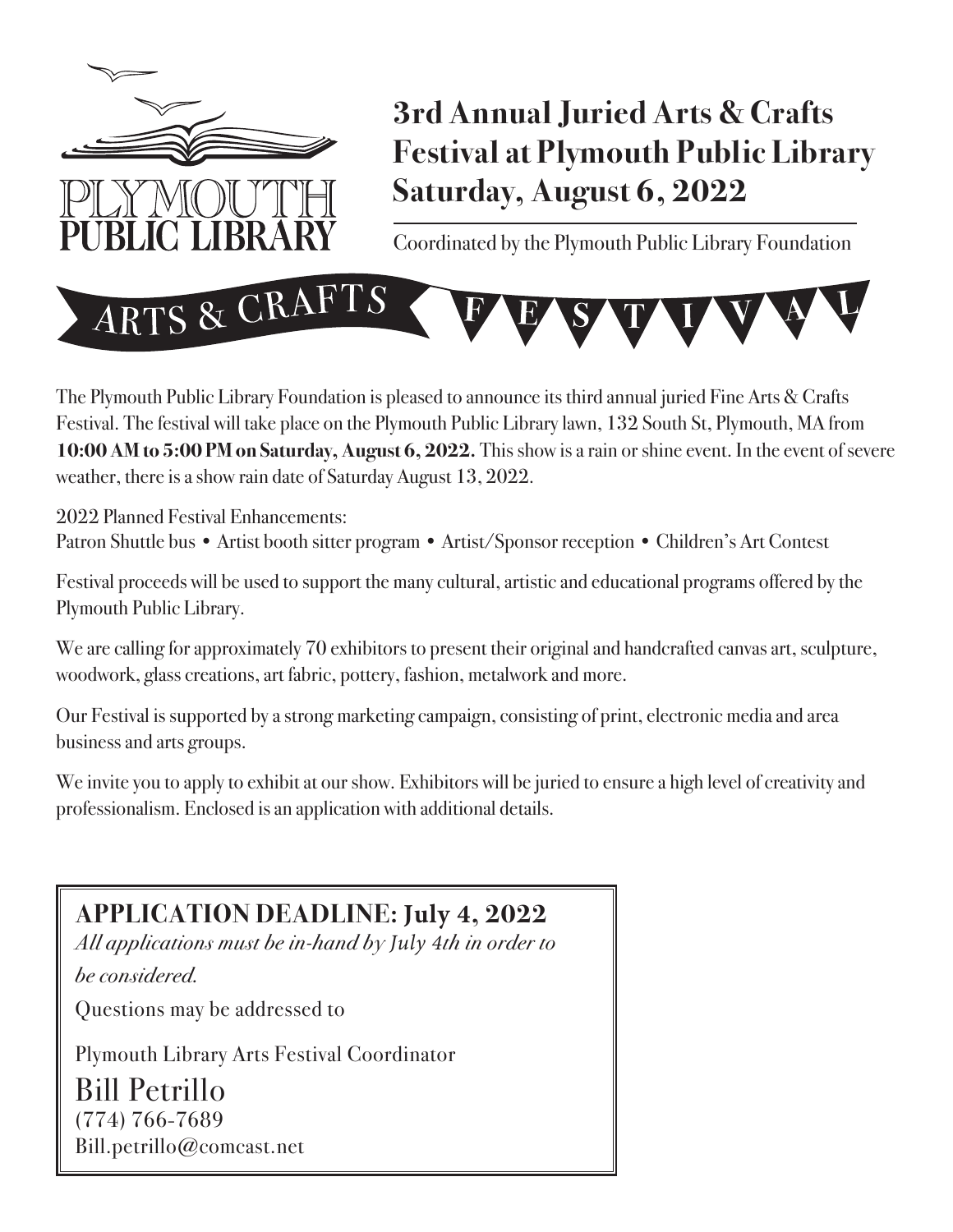## **Arts & Crafts Festival – 2022 at Plymouth Public Library EXHIBITOR APPLICATION**

### **Application must be received by JULY 4, 2022.**

#### TO APPLY:

Return the completed application and signed release form with a check payable to PLYMOUTH PUBLIC LIBRARY FOUNDATION 132 SOUTH STREET PLYMOUTH, MA 02360.

 *To charge your reservations, please call (508) 830-4250 x222 and ask for Debbie D'Isabel.*

Include a stamped, self- addressed envelope, 3 photos of your work and 1 photo of your full display booth. All photos should be labeled with your name, address, art/craft and general indication of price point. Exhibitors will be notified of juried decisions by April 30.

FESTIVAL FEE: Select either  $\Box$  \$125.00 for a standard 10x10 space or

 $\Box$  \$150.00 for a corner space.

*See festival conditions for refund policy.* 

*FEES refunded in-full if you are not selected for participation. Artists who submit their application before February 15 may deduct \$10 from the fee. For student rates call Bill Petrillo (774)766-7689*

| Media Category (Check all that apply):<br>□ Painting □ Sculpture □ Fiber/fabric □ Woodworking □ Art glass □ Mixed Media<br>□ Printmaking □ Jewelry □ Photography □ Drawing □ Digital □ Other |  |
|----------------------------------------------------------------------------------------------------------------------------------------------------------------------------------------------|--|
|                                                                                                                                                                                              |  |
|                                                                                                                                                                                              |  |

The application must be filled out in its entirety. **Incomplete applications will not be considered and will be returned to you.** You may re-apply but run risk of your category being filled. In the event of severe weather the Festival rain date is Saturday August 13, 2022. Please indicate if you are able to participate if the rain date is necessary.

\_\_\_\_\_\_\_\_\_\_\_\_\_\_\_\_\_\_\_\_\_\_\_\_\_\_\_\_\_\_\_\_\_\_\_\_\_\_\_\_\_\_\_\_\_\_\_\_\_\_\_\_\_\_\_\_\_\_\_\_\_\_\_\_\_\_\_\_\_\_\_\_\_\_\_\_\_\_\_\_\_\_\_\_\_\_\_\_\_\_



Artists who can commit to participating on the potential rain date will receive preferential consideration.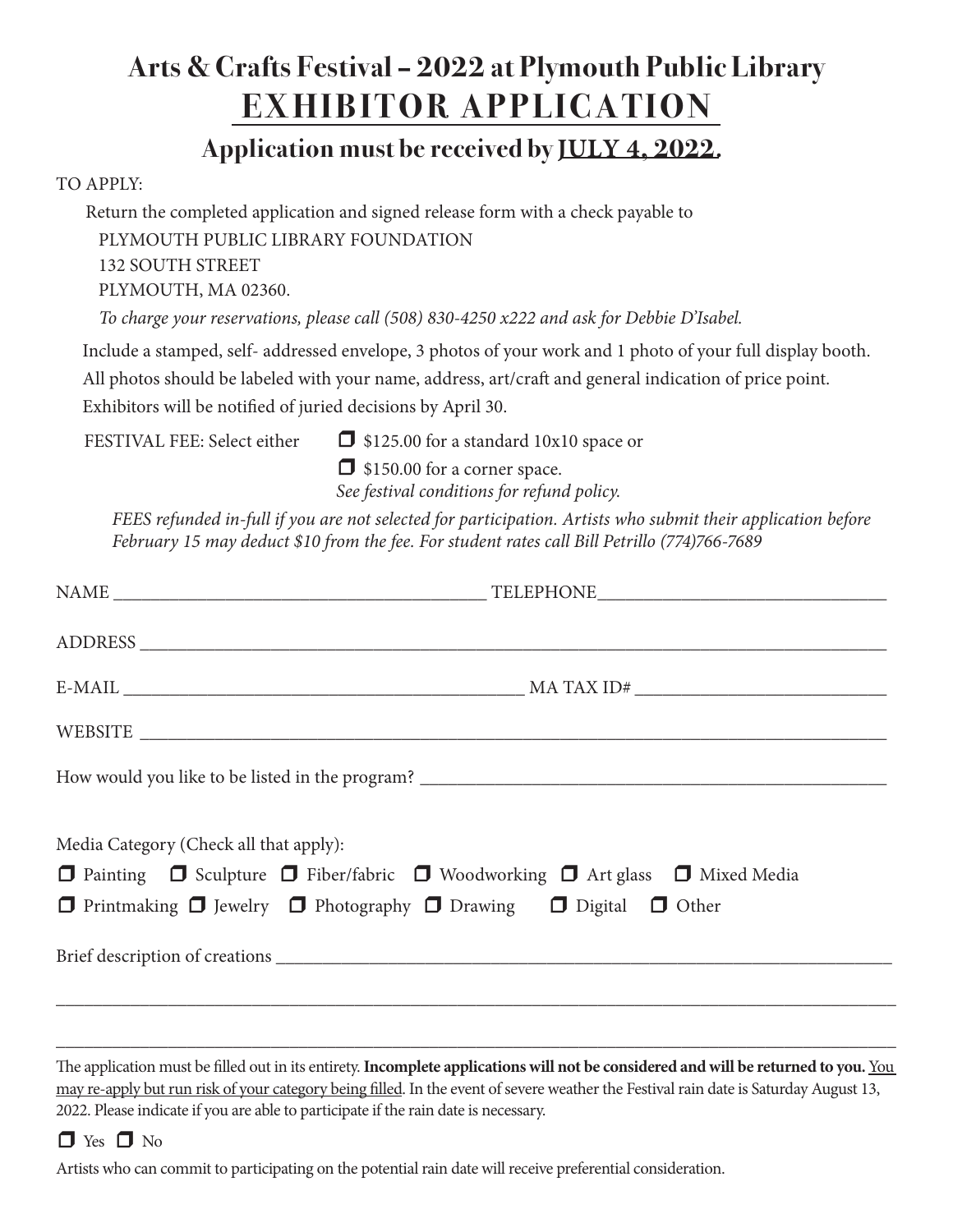# **Arts & Crafts Festival – August 6, 2022 at Plymouth Public Library SHOW INFORMATION**

**REFRESHMENTS:** There are on-site facilities to purchase food and beverages.

**REFUNDS:** Show will occur rain or shine. See item #13 for detailed description of refund policy.

#### **SHOW RULES AND REGULATIONS:**

- 1. Artists are responsible for complying with Massachusetts tax regulations.
- 2. Only original, handcrafted items made by the artisan may be displayed. Non-juried items, manufactured items, kits, or imports are not allowed. No reduced or sale signs are permitted. Chairpersons can request anyone whose work is misrepresented to leave the show or remove non-juried items.
- 3. Only one type of craft will be allowed per booth unless special permission is granted by the jury committee. Chairpersons can request non-juried items(s) be removed.
- 4. Check in and set up begins at 7 am and must be completed by 9:30 am with excess stock out of sight to maintain a professional environment. NO BREAKDOWN BEFORE 5:00pm and you must vacate the library grounds by 7:00pm. Fully breakdown and pack up before you bring your vehicle to the Library lot on South St.
- 5. Vehicles should be unloaded as quickly as possible and then parked at the Center for Active Living directly after unloading and before setting up the booth. There will be staff available to help port larger non-breakable items from the parking lot to the site location. No artist parking in the Library lot or along South Street is permitted during show hours. There will be an artist shuttle service to and from lots.
- 6. All tent poles should be properly weighted. The use of stakes is not permitted. Trellises and such properly secured, or YOU WILL BE REQUIRED TO LEAVE.
- 7. Tables must be covered to the ground on all four sides.
- 8. It is the artisan's responsibility to keep his/her space clean during and after the show. Please take your trash home with you.
- 9. The booth must be maintained by the artist during the show with professional dress and decorum required at all times.
- 10. No alcoholic beverages allowed.
- 11. No smoking is permitted.
- 12. Artisans may not have pets in artisan booths.
- 13. FEES refunded in-full if you are not selected for participation. Otherwise, requests for refunds must be in writing and postmarked by June 1, 2022. All refunds are subject to a \$25 administrative fee. There are no refunds after June 1st. In the event of severe weather the Plymouth Public Library may decide to hold the Festival on Saturday, August 13, 2021. Artists who inform the Festival coordinator by June 1 that they cannot make the rain date will be granted a refund, minus the \$25 administrative free.
- 14. There is no electrical access on the Library lawn. The use of generators and converters must be approved by the festival coordinator and inspected by the Plymouth Fire Department which must be contacted in advance at 508-830-4213.

Facebook: https://www.facebook.com/PlymouthLibrary

Twitter: https://twitter.com/PlymouthLibrary

Instagram: https://www.instagram.com/plymouthpubliclibrary/

Flickr: https://www.flickr.com/photos/plymouthpubliclibrary/sets/

www.plymouthpubliclibrary.org

#### **RELEASE STATEMENT**

I will not hold the Plymouth Public Library Foundation, the Plymouth Public Library, nor the Town of Plymouth responsible for any injury, property damage, or theft, nor will I be party to any legal action against them. I verify that all information provided above is correct.

Signature\_\_\_\_\_\_\_\_\_\_\_\_\_\_\_\_\_\_\_\_\_\_\_\_\_\_\_\_\_\_\_\_\_\_\_\_\_\_\_\_\_\_\_\_\_\_\_\_\_\_\_\_\_\_\_\_\_\_\_\_\_\_\_\_\_\_\_ Date\_\_\_\_\_\_\_\_\_\_\_\_